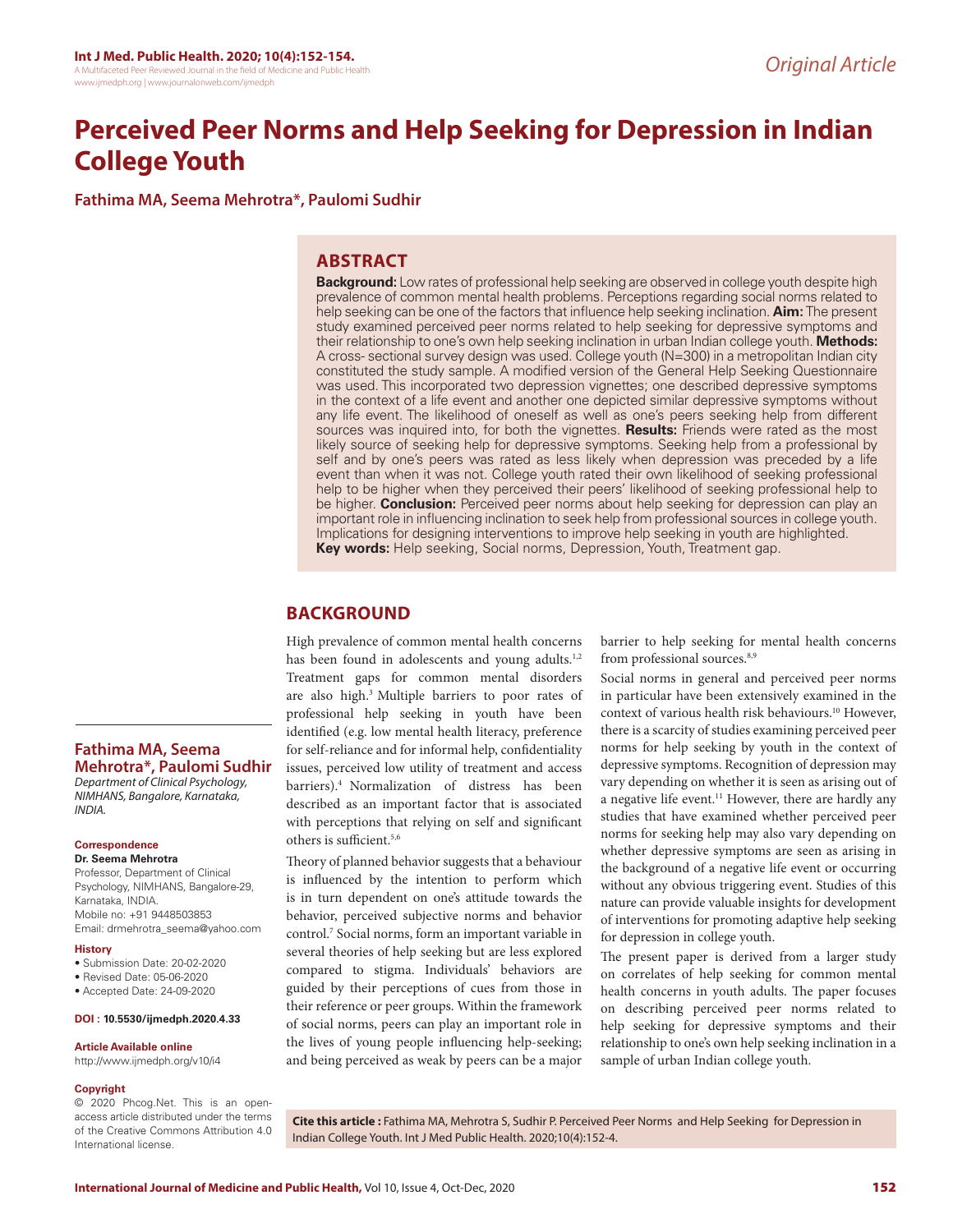## **METHODS**

The study protocol was approved by the protocol review committee of the authors' department. It was a cross sectional exploratory study. College students enrolled in full- time courses, within 18-25 years of age range who were able to respond to questionnaires in English were eligible to participate. The study sample was recruited using purposive sampling from 4 college campuses in an urban metropolitan city in South of India, based on permission obtained from the institutions, sample recruitment criteria and availability of informed consent. The sample consisted of 300 participants from whom data could be collected across four institutions. An attempt was made to have fairly equal representation of both males and females in the sample.

#### Tools

General Help-Seeking Questionnaire-Vignette Version (GHSQ-V)<sup>12</sup> was used to assess help seeking inclination which referred to the likelihood of seeking help for depressive symptoms from one or more sources, It asks participants to rate the likelihood ( on a seven point scale) that they would seek help from a variety of help sources (e.g., intimate partner, friend, parent, family member who is not a parent, mental health professional such as a counselor or psychiatrist, telephone counselor, family doctor/GP) for different problem-types. There are short vignettes depicting different problem-types (e.g. symptoms of stress, anxiety, depression and suicidal thoughts). Help seeking sources and problemtype can be modified to suit the study objectives and sample. Only depression vignettes were used in the present study. Two depression vignettes were developed for the present study with largely identical content. Both described a hypothetical person with moderate severity of depressive symptoms. One of vignettes depicted depressive symptoms in the context of a life event (failure in a semester exam) and another one depicted similar depressive symptoms without any specific life event/ stressor. This was done to examine whether help seeking inclination varied depending on presence or absence of life event in the background of depression. Vignettes depicting male and female characters were used for male and female participants respectively.

Perceived Peer-norms were captured through modified instruction of GHSQ to elicit one's perception about peer norms for help seeking. The question asked if someone in their friend circle was experiencing what was described in the vignette, how likely they were to seek help from nonprofessional sources (parents, friends, teachers etc.) and from various professional sources (psychologists, counselors, psychiatrists etc.). Perceived peer norms question was asked for each of the two depression vignettes separately, after a participant had responded about his/her own inclination to seek help in similar circumstances. For the sake of brevity, perceived peer norms were elicited only for broad categories of helpsources (mental health related professionals and non-professionals).

#### Data analysis

For ease of understanding, one's own inclinations to seek help from specific sources were clubbed to form various categories in this analysis. The category 'Friends' include friends as well as intimate partners. The category 'Family' includes parents and other relatives. The category 'Professionals' included mental health professionals, doctors or general practitioners and helpline. In addition, the inclination to seek help from mental health professionals was also separately analyzed, so was the item on help negation. Average self- inclination to seek help from any sources across the two vignettes was also calculated. For both self-inclination and perceived peer norms items, the 3 extreme ratings of inclination at the two end on the 7- point scale were merged and depicted as 'likely 'and 'unlikely' respectively and the middle 'unsure' category was retained as such to highlight the pattern of responding. Percentages were compared using McNemar Bowker test.

### **RESULTS**

An average participant was about 20 years old. Students in 18-19 years age range formed 54% of the sample, while the rest were in 20-25 years of age (mean 19.48, SD 1.80). Forty percent of the sample was males while 59% were females. Individuals from various religions were fairly well represented in the sample. About half of the sample reported their monthly family income to be below INR 25,000.

The participants endorsed friends as their most likely source of seeking help in the context of both the vignettes depicting depression (60-61%), while the proportion of participants reporting inclinations to seek help from family was lower (25-26%).

The inclination to seek help from professionals was reported by fewer participants in case of the vignette with negative life event (15%) than the one without negative life event (22%) ( $\chi^2$ =11.85, *p*<0.01). Responses to the item that specifically inquired about one's own help seeking inclination from mental health professionals were separately examined. The inclination to seek help from this source was rated by fewer participants as likely when depression was preceded by a negative life event (34%) than when it occurred without any accompanying life event (41%) ( $\chi^2$  =7.62, *p*=0.05). It was also observed that 21-22% were unsure about seeking help from a mental health professional, while 37-45% were unlikely to seek mental health professional help respectively, across the two vignettes.

A similar pattern was observed on help negation item. While only 14% indicated help negation from any source in the context of depression without any preceding negative life event, as many as 41% reported that they might not seek help from any source for depression occurring in the context of a negative life event.

On the items assessing perceived peer norms, close to one third (31%) perceived that their peers were likely to seek help from mental health professionals in the context of depressive symptoms without life event. However, in the context of depression with negative life event, only 24% opined that their peers were likely to seek help from such sources.  $(\chi^2 = 58.47, p<0.01)$ . When it comes to non-professional sources, 53% perceived that their peers were likely to seek help from non-professional sources in the context of depressive symptoms without negative life event and almost a similar proportion (56%) reported this perception in the context of depressive symptoms with a preceding life event.  $(\chi^2=2.51,$ *p*>0.05). Perceived peer norms to seek help from professional vs. nonprofessional sources were also compared for each of the vignettes. In the context of depression with no preceding negative life event, the peers were more likely to seek help from non-professional sources than professional sources ( $\chi^2$  = 6.83,  $p$  < 0.01). Similarly, in the context of a negative life event preceding the depressive symptoms too, peers were perceived as more likely to seek help from non-professionals than professional sources ( $\chi^2$ = 8.72, *p*< 0.01).

Perceived peer likelihood of seeking help from any source on an average was found to be significantly correlated with average self-inclination to seek help from any sources ( $r=0.42$ ,  $p<0.1$ ). Similarly, higher average perceived peer likelihood to seek help from mental health professionals was correlated with higher average self-inclination to seek help from mental health professionals (r=0.50, *p*<0.01).

## **DISCUSSION**

The findings highlight that in general, more the college youth perceived that their friends were likely to seek help for depressive symptoms from mental health professionals, more they rated their own likelihood of seeking mental health professional help in the same context. When depressive symptoms were seen as occurring in the context of a negative life event, the college youth rated their peers' as well as their own likelihood for seeking mental health professional help as lower than